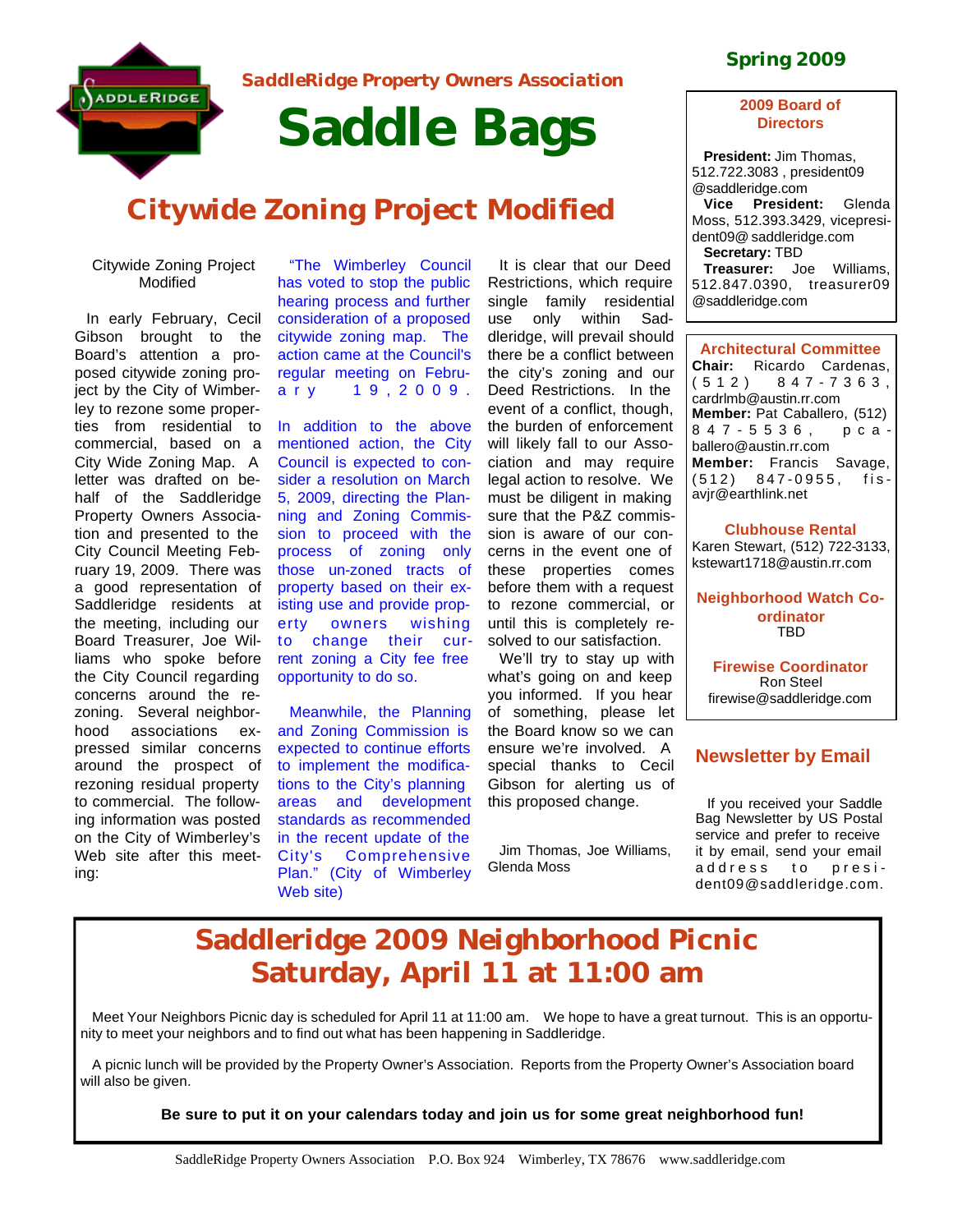# **President's Notes**

#### **Board Position Open**

The Saddleridge Board wishes to thank Diane Watson for her dedicated service to our community for the past two years. Diane had to resign her position as Secretary recently for personal reasons. If you are interested in filling the Secretary position for the remainder of this calendar year, please contact Jim Thomas at president09@saddleridge.com.

#### **Neighborhood Watch Coordinator Position Open**

Our faithful Neighborhood Watch Coordinator, Judy Garrett, also resigned recently. Judy had performed this very critical

function in our community for 5 years. Most of us have received emails or messages from Judy regarding information she received from law enforcement or county officials regarding issues we needed to know here in Saddleridge. Judy also coordinated speakers from the community for the "Neighborhood Watch National Night Out" in the fall. Our community thanks you Judy for your dedicated service to our safety and security here in Saddleridge.

The Board is looking for a replacement for Judy and would be happy to discuss this position with anyone interested.

#### **Neighborhood Concerns**

#### **Loose Pets**

There continues to be reports of dogs running loose in the neighborhood. This is against our covenants. Hays County also has an ordinance against loose pets. Please contact your neighbors if you notice their pets running loose on our roads.



**Burn Ban Still in Effect**

cars or become lost.

There continues to be a burn ban in Hays County.

And remember, loose Burn ban information can be pets can be run over by found from a link on the Sad-The severe drought we find ourselves in continues to present homeowners with a severe fire danger. Please observe this burn ban and keep our community safe from the devastation that fires cause. dleridge website (www.saddleridge.com), and at Hays County Fire Stations.

> Thank you, Jim Thomas

## **Community Awareness**

#### **Recyling - Section 2 8** As most of you in Section area. I was so pleased to **8** am to 4 pm



If you live in section 2, and you want to recycle, you have discovered, as I did, that it can be a challenge. I'll share my experience in the hope you'll join me, if you're not already recycling.

As most of you in Section 2, we have IESI pick-up our trash, so I called them to see if they would pickup recycling. Though I listened to a message about how 'green' their company operates, I was informed that there is no recycling for Section 2 in Saddleridge because there is "not enough interest." I was instructed to call a supervisor to make a request, but none of my messages were returned.

I was not ready to give up, so I checked out the recycling facilities in our

area. I was so pleased to discover that we have a Citizens Collection Station right here in Wimberley and it's very easy to use and it is free (for most things). The Citizens Collection Station is located on the same road as Wimberley High School (at the end of County Road 278).

Check it out the next time you are in Wimberley. The hours of operation are as follows:

Mondays, Tuesdays, Thursdays , and Fridays (closed on Wednesday and Sunday.)

Go to: http:// www.co.hays.tx.us/portals/0/ pdf/recycle/solidwasteinfo.pdf

for more information.

Recycling can take a little effort, but it's worth it! If you have any questions, contact me at vicepresident09@saddleridge.com.

Thank you, Glenda Moss